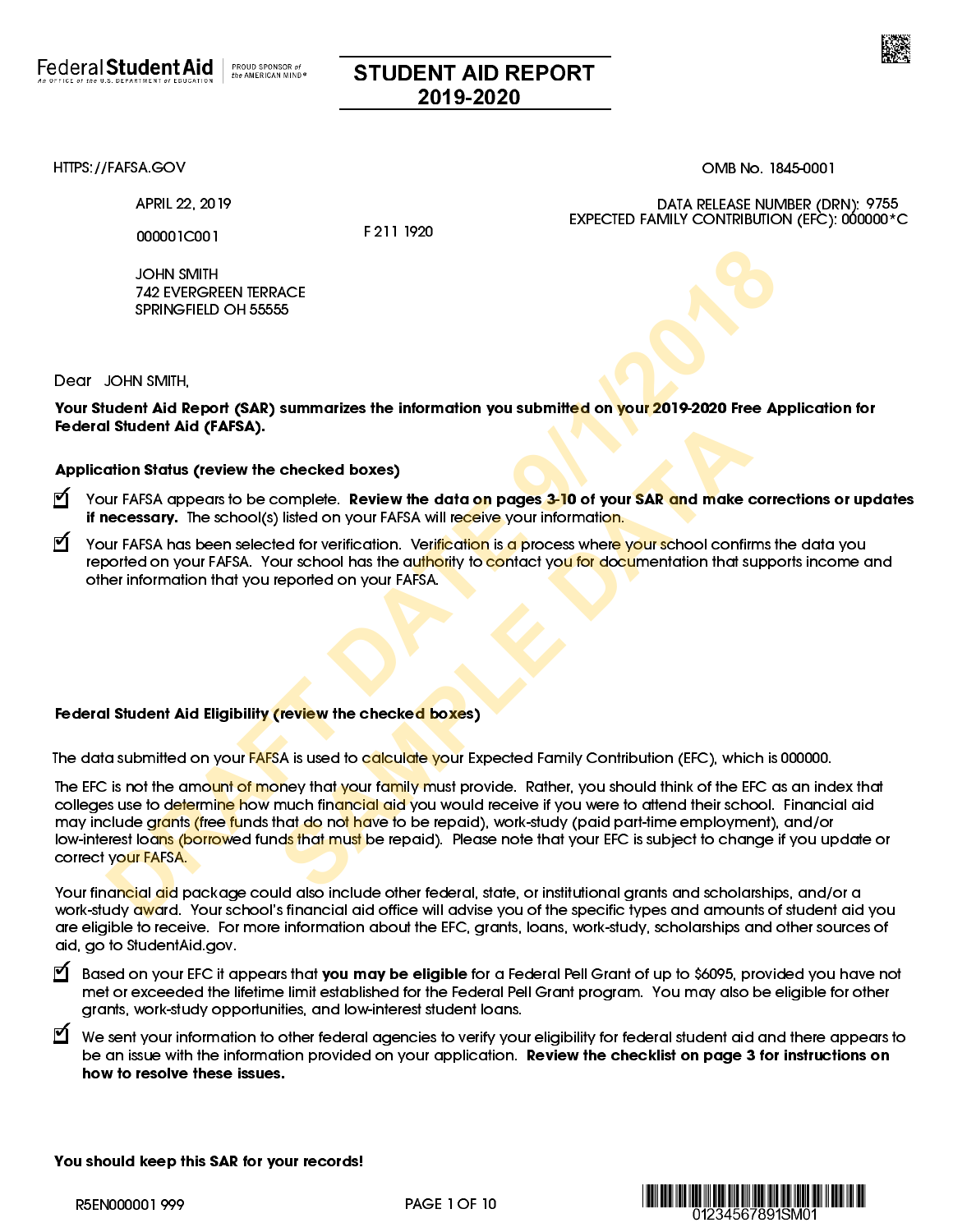#### The Office of Management and Budget (OMB) wants you to know that:

According to the Paperwork Reduction Act of 1995, no persons are required to respond to a collection of information unless such collection displays a valid OMB control number. The valid OMB control number for this information collection is 1845-0001. Public reporting burden for this collection of information is estimated to average between 10 to 20 minutes per response, including time for reviewing instructions, searching existing data sources, gathering and maintaining the data needed, and completing and reviewing the collection of information. The obligation to respond to this collection is voluntary. If you have comments or concerns regarding the status of your individual submission of this form, please contact the Federal Student Aid Information Center, P.O. Box 84, Washington, D.C. 20044 directly. (Note: Please do not return the completed form to this ad<mark>dress.)</mark>

### Only For Use by Financial Aid Office (skip to next page to begin your review of the data included in your SAR)

This information will be used by your Financial Aid Administrator to determine your eligibility for student aid.

| dual submission of this form, please contact the Federal Student Aid Information Center, P.O. Box 84,<br>ington, D.C. 20044 directly. (Note: Please do not return the completed form to this ad <mark>dress.)</mark>                                                                                                                                                                                                                                                                                                                                                            |                                                                                                                                                                   |                                                                                                                                                                                |                                                  |
|---------------------------------------------------------------------------------------------------------------------------------------------------------------------------------------------------------------------------------------------------------------------------------------------------------------------------------------------------------------------------------------------------------------------------------------------------------------------------------------------------------------------------------------------------------------------------------|-------------------------------------------------------------------------------------------------------------------------------------------------------------------|--------------------------------------------------------------------------------------------------------------------------------------------------------------------------------|--------------------------------------------------|
| iswering questions 103a through 103h, and signing the FAFSA, you give permissio <mark>n to t</mark> he U.S. Department of<br>ation to provide information from your application to the college(s) listed in <mark>Step</mark> Six. You also agree that such<br>nation is deemed to incorporate by reference the certification statement in <mark>Ste</mark> p Seven of the financial aid<br>cation. To learn more about the Privacy Act and how your information <mark>may be use</mark> d, you may refer to page 2<br>paper FAFSA or the Privacy Act link on FAFSA on the Web. |                                                                                                                                                                   |                                                                                                                                                                                |                                                  |
| otect the confidentiality of your application data, you should nev <mark>er gi</mark> ve <mark>, s</mark> hare or disclose your FSA ID with<br>ne, including commercial service providers that provide assista <mark>n</mark> ce w <mark>ith</mark> the finan <mark>cial ai</mark> d process. You should<br>your FSA ID in a safe location.                                                                                                                                                                                                                                     |                                                                                                                                                                   |                                                                                                                                                                                |                                                  |
| <b>IING</b> : If you are convicted of drug distribution or poss <mark>e</mark> ssion, fo <mark>r a</mark> n offense that <mark>o</mark> ccurred while you were<br>ving Title IV aid, your eligibility for Title IV student fin <mark>ancia</mark> l aid is subjec <mark>t to su</mark> spension or termination.  If your<br>conviction status changes at any time during the 2019-2020 award yea <mark>r, you m</mark> ust update your answer to<br>ion 23.                                                                                                                     |                                                                                                                                                                   |                                                                                                                                                                                |                                                  |
|                                                                                                                                                                                                                                                                                                                                                                                                                                                                                                                                                                                 |                                                                                                                                                                   |                                                                                                                                                                                |                                                  |
|                                                                                                                                                                                                                                                                                                                                                                                                                                                                                                                                                                                 |                                                                                                                                                                   |                                                                                                                                                                                |                                                  |
|                                                                                                                                                                                                                                                                                                                                                                                                                                                                                                                                                                                 |                                                                                                                                                                   |                                                                                                                                                                                |                                                  |
| <sup>:</sup> or Use by Financial Aid <mark>Offi</mark> ce (skip to n <mark>ext page t</mark> o begin your review of the data included in your SAR)<br>ormation will be used b <mark>y your Finan</mark> cial Aid Adminis <mark>trator to</mark> determine your eligibility for student aid.                                                                                                                                                                                                                                                                                     |                                                                                                                                                                   |                                                                                                                                                                                |                                                  |
| Y<br>SAR C Flag:<br>2A<br><b>Application Source:</b><br>2A<br><b>Transaction Source:</b><br>Processed Record Type:                                                                                                                                                                                                                                                                                                                                                                                                                                                              | Dependency Status:<br>Dependency Override:<br>Professional Judgment:<br>Reprocessing Code:<br>Special Circumstances:                                              | Rejects Met:<br>D<br>Y<br>Application Receipt Date: 04/22/2019<br>Transaction Receipt Date: 04/22/2019<br>Y.<br>Verification Flag:<br>IRS Request Flag: Student: 01 Parent: 01 | ABCDEFG<br>Y                                     |
| Duplicate SSN Flag:<br>High School Flag:                                                                                                                                                                                                                                                                                                                                                                                                                                                                                                                                        | Verification Selection Change Flag: C                                                                                                                             | IRS Display Flag: Student: A Parent: C                                                                                                                                         |                                                  |
| <b>MONTHS</b><br>2<br>PRIMARY EFC.<br>000000<br>000000<br>SECONDARY EFC.<br>000000<br>000000                                                                                                                                                                                                                                                                                                                                                                                                                                                                                    | 3<br>5<br>000000<br>000000<br>000000<br>000000<br>000000<br>000000<br>000000<br>000000                                                                            | 7<br>10<br>000000<br>000000<br>000000<br>000000<br>000000<br>000000<br>000000<br>000000                                                                                        | 12<br>11<br>000000<br>000000<br>000000<br>000000 |
| PC.<br>SC:                                                                                                                                                                                                                                                                                                                                                                                                                                                                                                                                                                      |                                                                                                                                                                   |                                                                                                                                                                                |                                                  |
| Y<br>Auto Zero EFC Flag:                                                                                                                                                                                                                                                                                                                                                                                                                                                                                                                                                        | Simplified Needs Test Flag:                                                                                                                                       | Y<br>Pell Eligible Flag:                                                                                                                                                       | Y                                                |
| MATCH FLAGS:                                                                                                                                                                                                                                                                                                                                                                                                                                                                                                                                                                    |                                                                                                                                                                   |                                                                                                                                                                                |                                                  |
| SSN Match Flag:<br>4<br>DHS Match Flag:<br>DHS Sec. Conf. Flag:<br>NSLDS Match Flag:<br>2<br><b>NSLDS Unusual Enrollment</b><br>History Flag:                                                                                                                                                                                                                                                                                                                                                                                                                                   | Selective Service Registration Flag: Y<br>DHS Verification #: 999999999999999<br>VA Match Flag:<br><b>NSLDS Results Flag:</b><br><b>NSLDS Transaction Number:</b> | Selective Service Match:<br>SSA Citizenship Code:<br>PISSN Match Flag:<br>P2SSN Match Flag:<br>1<br>01                                                                         | С<br>4<br>4                                      |

COMMENTS: 001 115 006

R5EN000001 999

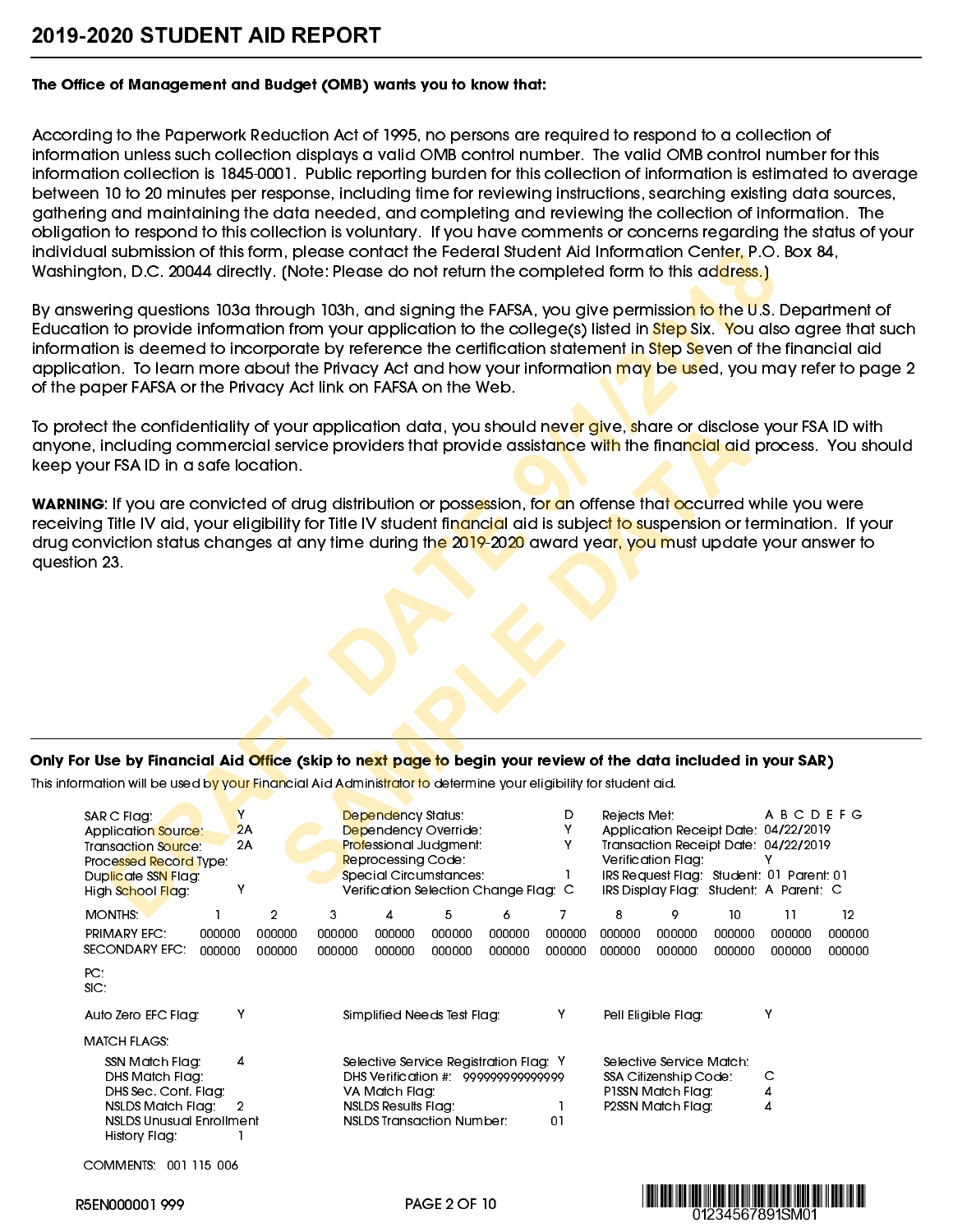

#### COMMENTS ABOUT YOUR INFORMATION

#### WHAT YOU MUST DO NOW (Use the checklist below to make sure that all of your issues are resolved.)

- $\Box$  The National Student Loan Data System (NSLDS) indicates that one or more of your federal student loans have been discharged. If you have questions, contact the financial aid office at your school.
- $\Box$  If you need to make corrections to your information, you may either make them online at https://fafsa.gov, or by using this SAR. If you need additional help with your SAR, contact your school's financial aid office or visit<https://fafsa.gov>and click the "Help" icon on the FAFSA home page. If your mailing address or e-mail address changes, you can make the correction online or send in the correction on your SAR. **DRAFT DATES VOID INCOMING IN VIOLATION**<br>
If you need additional help with your SAP, contectly our schools financial and office or which the finance of<br>
The price on on the FAFA home page. If your mailing address or e-mail

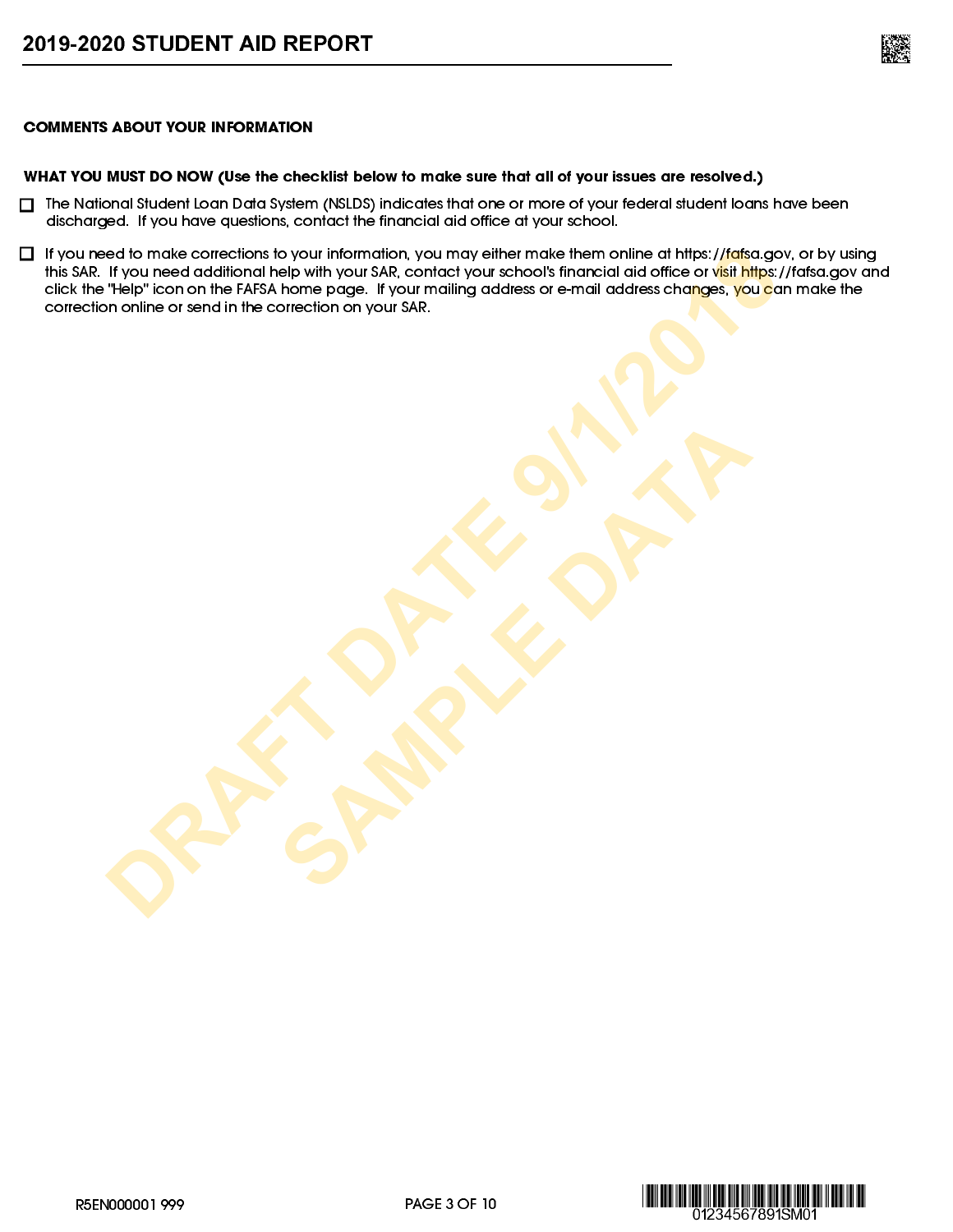# 2019-2020 STUDENT AID REPORT

#### Summary of Federal Student Loans (review the loan totals listed below)

The information below is the total amount of Title IV student loans that you owe as currently reported to us by your loan holder(s). These loan programs are administered by the U.S. Department of Education (ED). You should confirm that these loan totals are correct. You can use your FSA ID to view details on the individual loans that make up these totals at the National Student Loan Data System (NSLDS) Web site at [https://nslds.ed.gov.](https://nslds.ed.gov) If you feel that the amounts listed on this page are incorrect, or you have other questions related to a loan, you should contact the loan servicer indicated on the NSLDS Web site. You can obtain general information about each of the types of loans that are listed below by visiting our [StudentAid.gov](https://studentaid.gov) Web site.

#### Total Amount of Loans Outstanding:

| Note that the 'Subsidized' and 'Unsubsidized' amounts include the appropriate portions of any Consolidation<br>Loans you may have. If there is an amount listed for Federal Family Education Loan (FFEL) Program 'Unallocated<br>Consolidation Loans,' it is because we could not determine whether those balances were subsidized or unsubsidized.                                                                                                                          |                        |                               |             |
|------------------------------------------------------------------------------------------------------------------------------------------------------------------------------------------------------------------------------------------------------------------------------------------------------------------------------------------------------------------------------------------------------------------------------------------------------------------------------|------------------------|-------------------------------|-------------|
| Remember, you are responsible for repaying all of the amounts that you borrow, plus interest. As a general rule,<br>with an assumed interest rate of 5%, the monthly payment amount over a 10-year repayment period would be<br>approximately \$10.61 for every \$1,000 that you borrowed. Of course, your actual <mark>repa</mark> yment amount will depend<br>upon how much you borrow, the interest rate when you enter repayment, and the length of your repayment term. |                        |                               |             |
| <b>Total Amount of Loans Outstanding:</b>                                                                                                                                                                                                                                                                                                                                                                                                                                    |                        |                               |             |
|                                                                                                                                                                                                                                                                                                                                                                                                                                                                              | <b>Total Principal</b> | <b>Remaining Amount to be</b> |             |
| FFEL (Bank Loans) and/or Direct Loans:                                                                                                                                                                                                                                                                                                                                                                                                                                       | <b>Balance:</b>        | <b>Disbursed:</b>             | Total:      |
| Subsidized Loans:                                                                                                                                                                                                                                                                                                                                                                                                                                                            | Ş.<br>6,000            | 1,200                         | 7,200       |
| <b>Unsubsidized Loans:</b>                                                                                                                                                                                                                                                                                                                                                                                                                                                   | 3,000<br>s             | 1,300<br>\$                   | 4,300<br>\$ |
| <b>Combined Loans:</b>                                                                                                                                                                                                                                                                                                                                                                                                                                                       | s<br>N/A               | Ś.<br>N/A                     | N/A<br>S    |
| <b>Unallocated Consolidated Loans:</b>                                                                                                                                                                                                                                                                                                                                                                                                                                       | \$.<br>N/A             |                               | Ś.<br>N/A   |
| <b>Federal Perkins Loans:</b>                                                                                                                                                                                                                                                                                                                                                                                                                                                |                        |                               |             |
| <b>Total Outstanding Principal Balance:</b>                                                                                                                                                                                                                                                                                                                                                                                                                                  | \$ N/A                 |                               |             |
| 2019-2020 Award Year Loan Amount:                                                                                                                                                                                                                                                                                                                                                                                                                                            | \$.<br>550             |                               |             |
| <b>Teach Grants Converted to Direct Loans:</b>                                                                                                                                                                                                                                                                                                                                                                                                                               |                        |                               |             |
| Unsubsidized Loans:                                                                                                                                                                                                                                                                                                                                                                                                                                                          | \$1,612                |                               | \$<br>1,612 |
|                                                                                                                                                                                                                                                                                                                                                                                                                                                                              |                        |                               |             |
|                                                                                                                                                                                                                                                                                                                                                                                                                                                                              |                        |                               |             |
|                                                                                                                                                                                                                                                                                                                                                                                                                                                                              |                        |                               |             |
|                                                                                                                                                                                                                                                                                                                                                                                                                                                                              |                        |                               |             |

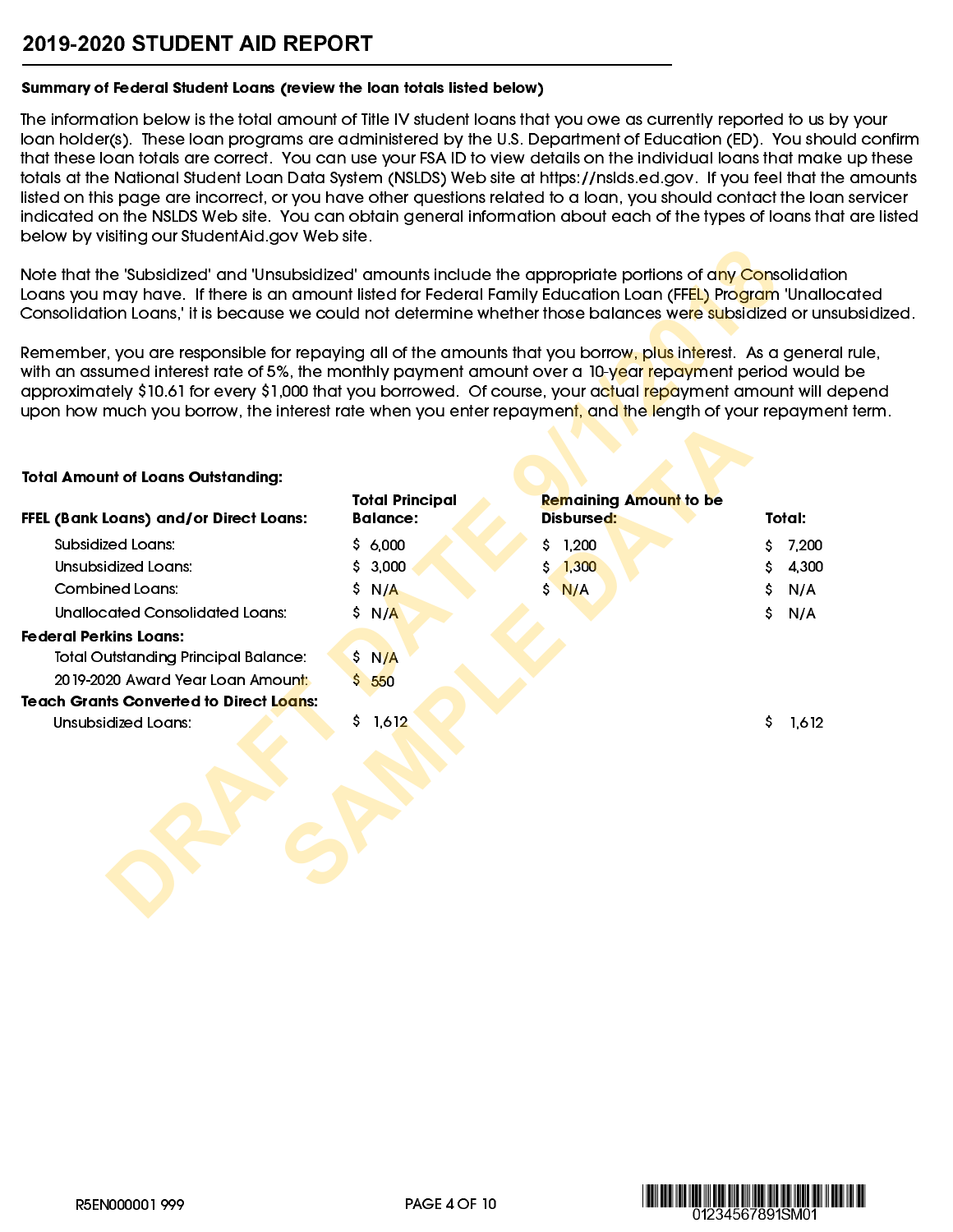# 2019-2020 STUDENT AID REPORT

Check Your SAR

- $\heartsuit$  If you <u>find a mistake</u>, put the correct answer in the boxes or completely fill in an oval  $\overline{\text{example}}$  ).
- Look for arrows (  $\rightarrow$  ) or  $\vec{v}$  ) in the area next to your information. For these items, give us  $\bullet$ a new answer, or if your current answer is correct, rewrite the same information exactly.
- $\bullet$ If you want to <u>delete an answer</u>, draw a line through your answer and through the empty<br>box or oval (example:  $\frac{100 \text{ Yout} + 100 \text{ Yout}}{100 \text{ Yout} + 100 \text{ Yout}}$  ... box or oval (example: 10. Your telephone number (301) 555 - 1234
- Make corrections online at [https://fafsa.gov](https://fafsa.ed.gov) or send in pages 5-10 of this form.

#### Processed: 04/22/2019

|                                                                                      | <del>(301) 555 - 1234 -</del><br>$\mathbf{H}$                                                                                                                                                |                                                                                                        |
|--------------------------------------------------------------------------------------|----------------------------------------------------------------------------------------------------------------------------------------------------------------------------------------------|--------------------------------------------------------------------------------------------------------|
| ∍                                                                                    | Make corrections online at https://fafsa.gov or send in pages 5-10 of this form.                                                                                                             |                                                                                                        |
| Processed: 04/22/2019                                                                |                                                                                                                                                                                              | <b>DRN: 9755</b>                                                                                       |
|                                                                                      |                                                                                                                                                                                              |                                                                                                        |
| <b>Step One: You (The Student)</b>                                                   |                                                                                                                                                                                              |                                                                                                        |
| 1. Last Name                                                                         | 2. First Name                                                                                                                                                                                | 3 Middle Initial                                                                                       |
| <b>SMITH</b>                                                                         | <b>JOHN</b>                                                                                                                                                                                  |                                                                                                        |
|                                                                                      |                                                                                                                                                                                              |                                                                                                        |
| 4. Mailing Address<br><b>742 EVERGREEN TERRACE</b>                                   |                                                                                                                                                                                              |                                                                                                        |
|                                                                                      |                                                                                                                                                                                              |                                                                                                        |
| 5. City                                                                              | 7. ZIP Code<br>6. State Abbreviation                                                                                                                                                         |                                                                                                        |
| <b>SPRINGFIELD</b>                                                                   |                                                                                                                                                                                              |                                                                                                        |
|                                                                                      |                                                                                                                                                                                              |                                                                                                        |
| 8. Social Security Number<br>XXX-XX-4444                                             | 10. Your telephone number<br>9. Date of Birth<br>Use MM/DD/YYYY<br>format (e.g., 03/01/1996)<br>(555) 235-1885                                                                               |                                                                                                        |
|                                                                                      |                                                                                                                                                                                              |                                                                                                        |
| 11. Driver's License Number                                                          |                                                                                                                                                                                              |                                                                                                        |
| 12. Driver's License State Abbreviation                                              |                                                                                                                                                                                              |                                                                                                        |
|                                                                                      | We will use your e-mail address to co <mark>m</mark> munica <mark>te w</mark> ith you ele <mark>ctronicall</mark> y. We will also share your e-mail address with your state and the colleges |                                                                                                        |
| 13. Student's E-mail Address<br>JOHNSMITH@HOTMAIL.COM                                | listed on your FAFSA to allow them t <mark>o comm</mark> unicate with you. <mark>If you do n</mark> ot have an e-mail address, leave this field blank.                                       |                                                                                                        |
|                                                                                      |                                                                                                                                                                                              |                                                                                                        |
| 14 Citizenship Status<br>ELIGIBLE NONCITIZEN                                         | Neither<br>U.S. Citizen $\subset$<br>Eligible Noncitizen<br>СD<br>СJ                                                                                                                         | Remember to<br>completely fill in                                                                      |
| 15. Alien Registration Number                                                        | A                                                                                                                                                                                            | the oval                                                                                               |
| 16. Marital Status (As of the date you<br>submitted your FAFSA)<br>MARRIED/REMARRIED | Married/Remarried<br>Separated<br>Single<br>C)<br>СD                                                                                                                                         | Divorced or Widowed                                                                                    |
| 17. Date of Marital Status Change                                                    | 21. Are you male or female?<br><b>MALE</b>                                                                                                                                                   | Male $\bigcirc$<br>Female (                                                                            |
| 18. State of Legal Residence Abbreviation<br>IL                                      | Use MM/YYYY format (e.g., 03/1996)<br>22. If you are male (age 18-25) and<br>not registered, answer "Register Me"                                                                            |                                                                                                        |
| 19. Did you become a legal resident of                                               | and Selective Service will register you.<br><b>REGISTER ME</b>                                                                                                                               | Register Me                                                                                            |
| this state before January 1, 2014?<br><b>YES</b>                                     | Yes<br>No<br>C.                                                                                                                                                                              |                                                                                                        |
| 20. If you answered "No" to question 19,<br>date you became a legal resident         |                                                                                                                                                                                              |                                                                                                        |
|                                                                                      | Use MM/YYYY format (e.g., 03/2011)                                                                                                                                                           | חבר הבנו הרוסם זה נוספו שהוסור וסוסו סווסו וסטום ונוס סוורס ומוכח ונוח סטום ונוספו שהוו וסוסם ונוספו ו |

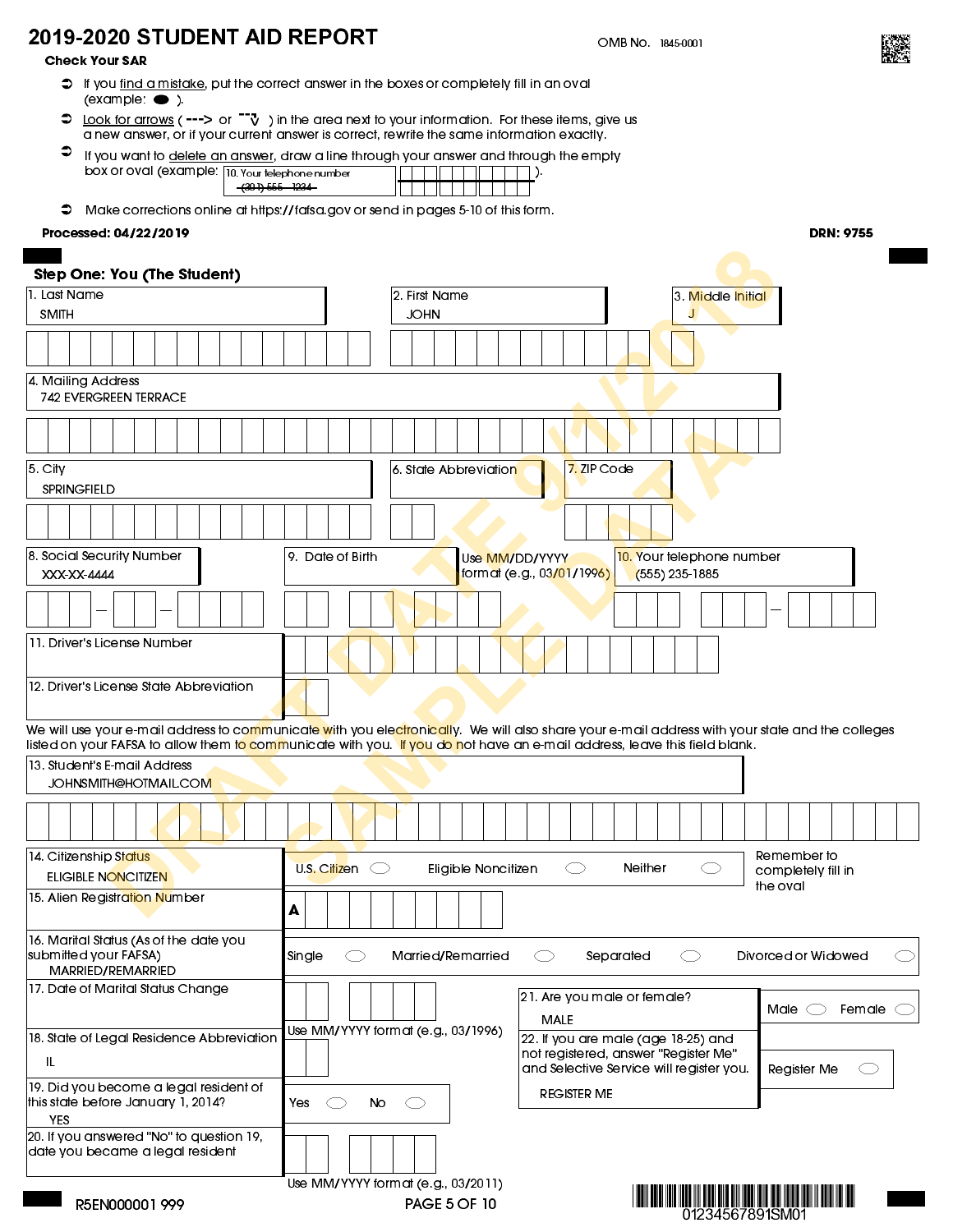#### You Told Us You Told Us

| 23. Drug Conviction Affecting Eligibility?                                                                                                                                                                                                                                                                                                     |                                 | 29. Grade Level in College in<br>2019-2020                                            |                                                                                |
|------------------------------------------------------------------------------------------------------------------------------------------------------------------------------------------------------------------------------------------------------------------------------------------------------------------------------------------------|---------------------------------|---------------------------------------------------------------------------------------|--------------------------------------------------------------------------------|
| ELIGIBLE FOR AID                                                                                                                                                                                                                                                                                                                               |                                 |                                                                                       | 1st/Previously Attended 0                                                      |
|                                                                                                                                                                                                                                                                                                                                                | Yes/Don't know(                 | 3RD                                                                                   |                                                                                |
| 24. Parent 1 Educational Level                                                                                                                                                                                                                                                                                                                 | Middle school/Jr. High C        |                                                                                       |                                                                                |
|                                                                                                                                                                                                                                                                                                                                                |                                 |                                                                                       | 4th/Senior                                                                     |
| <b>HIGH SCHOOL</b>                                                                                                                                                                                                                                                                                                                             | College or beyond C             |                                                                                       | 5th/Other Undergraduate                                                        |
|                                                                                                                                                                                                                                                                                                                                                |                                 |                                                                                       | 1st Yr. Graduate/                                                              |
| 25. Parent 2 Educational Level                                                                                                                                                                                                                                                                                                                 | Middle school/Jr. High (        |                                                                                       | Professional                                                                   |
|                                                                                                                                                                                                                                                                                                                                                |                                 |                                                                                       | Cont. Graduate/<br>Professional                                                |
|                                                                                                                                                                                                                                                                                                                                                |                                 |                                                                                       |                                                                                |
| <b>COLLEGE</b>                                                                                                                                                                                                                                                                                                                                 |                                 | 30. Type of Degree/Certificate                                                        | 1st <mark>Bach</mark> elor's degree(                                           |
| 26. High School Completion Status?                                                                                                                                                                                                                                                                                                             | High school diploma $\bigcirc$  | <b>IST BA</b>                                                                         | $2$ nd Bachelor's degree $\subset$                                             |
|                                                                                                                                                                                                                                                                                                                                                |                                 |                                                                                       | Associate degree                                                               |
| <b>HS DIPLOMA</b>                                                                                                                                                                                                                                                                                                                              |                                 |                                                                                       | (occupational or technical<br>program)                                         |
|                                                                                                                                                                                                                                                                                                                                                |                                 |                                                                                       |                                                                                |
| 27.a High School Name                                                                                                                                                                                                                                                                                                                          |                                 |                                                                                       | Associate degree (general<br>education or transfer)                            |
| PRINCE GEORGE'S COUNTY HIGH SCHOOL                                                                                                                                                                                                                                                                                                             |                                 |                                                                                       | Certificate or diploma for                                                     |
|                                                                                                                                                                                                                                                                                                                                                |                                 |                                                                                       | $\overline{\text{complex}}$ completing less than 2 years $\overline{\text{C}}$ |
|                                                                                                                                                                                                                                                                                                                                                |                                 |                                                                                       | Certificate or diploma for<br>completing at least 2 years                      |
| 27.b High School City                                                                                                                                                                                                                                                                                                                          |                                 |                                                                                       |                                                                                |
| <b>BELTSVILLE</b>                                                                                                                                                                                                                                                                                                                              |                                 |                                                                                       | Teaching credential<br>(nondegree program) $\subset$                           |
|                                                                                                                                                                                                                                                                                                                                                |                                 |                                                                                       | Graduate or professional                                                       |
| 27 c High School State                                                                                                                                                                                                                                                                                                                         |                                 |                                                                                       |                                                                                |
| MD                                                                                                                                                                                                                                                                                                                                             |                                 |                                                                                       |                                                                                |
|                                                                                                                                                                                                                                                                                                                                                |                                 | 31. Are you interested in being                                                       |                                                                                |
| 28. First Bachelor's Degree by 7-1-2019?                                                                                                                                                                                                                                                                                                       | No $\bigcirc$<br>Yes $\bigcirc$ | considered for work-study?                                                            |                                                                                |
| YES                                                                                                                                                                                                                                                                                                                                            |                                 |                                                                                       |                                                                                |
| Step Two: 2017 Student (and Spouse) Income and Assets                                                                                                                                                                                                                                                                                          |                                 | YES.                                                                                  | Don't know                                                                     |
| For 36-45, report your (the student's) i <mark>ncome</mark> and assets. If you <mark>are single,</mark> separated, divorced or widowed, answer only about yourself. If you are<br>married or remarried, as of today, incl <mark>ude</mark> information ab <mark>out your spo</mark> use. Remember to completely fill in the oval as follows: ● |                                 |                                                                                       |                                                                                |
| 32. Filed 2017 Income Tax Return?                                                                                                                                                                                                                                                                                                              |                                 | 35. If you filed or will file a 1040, were<br>you eligible to file a 1040A or 1040EZ? | Yes                                                                            |
|                                                                                                                                                                                                                                                                                                                                                |                                 |                                                                                       |                                                                                |
| <b>ALREADY COMPLETED</b>                                                                                                                                                                                                                                                                                                                       |                                 |                                                                                       |                                                                                |
|                                                                                                                                                                                                                                                                                                                                                | <u>Will not file</u>            | <b>YES</b>                                                                            | Don't know                                                                     |
| 33. Type of 2017 Tax Form Used                                                                                                                                                                                                                                                                                                                 |                                 | For 36-45, if the answer is zero or the question does not apply to you,               |                                                                                |
|                                                                                                                                                                                                                                                                                                                                                |                                 | enter 0. Report dollar amounts (such as \$12,356.00) like this:                       |                                                                                |

#### Step Two: 2017 Student (and Spouse) Income and Assets

|                                   |                               | married or remarried, as of loady, include information about your spouse. Remember to completely ill in the oval as follows: ● |            |
|-----------------------------------|-------------------------------|--------------------------------------------------------------------------------------------------------------------------------|------------|
| 32. Filed 2017 Income Tax Return? |                               | 35. If you filed or will file a 1040, were<br>you eligible to file a 1040A or 1040EZ?                                          |            |
|                                   |                               |                                                                                                                                |            |
| <b>ALREADY COMPLETED</b>          |                               | <b>YES</b>                                                                                                                     | Don't know |
| 33. Type of 2017 Tax Form Used    |                               |                                                                                                                                |            |
|                                   |                               | For 36-45, if the answer is zero or the question does not apply to you,                                                        |            |
|                                   |                               | enter 0. Report dollar amounts (such as \$12,356.00) like this:                                                                |            |
| 1040                              |                               | <b>EXAMPLE \$</b><br> 3 5 6<br>2                                                                                               |            |
|                                   |                               | 36. Adjusted Gross Income from IRS<br>Form (1040-line 37; 1040A-line 21; or                                                    |            |
| 34. Tax Return Filing Status 2017 |                               | 1040EZ-line 4)                                                                                                                 |            |
|                                   | Head of household             | \$1,355,000                                                                                                                    |            |
|                                   | Married-filed joint return    | 37. U.S. Income Tax Paid from IRS Form<br>(1040-line 56 minus line 46; 1040A-line                                              |            |
| MARRIED-FILED SEPARATE RETURN     | Married-filed separate return | 28 minus line 36; or 1040EZ-line 10.)                                                                                          |            |
|                                   | Qualifying widow(er)          | \$1,113,012                                                                                                                    |            |
|                                   | Don't know                    | 38. Exemptions Claimed from IRS Form                                                                                           |            |
|                                   |                               | (1040-line 6d; 1040A-line 6d; for Form<br>1040EZ see page 9 of the FAFSA.)                                                     |            |

03

**MINIMUS** 01234567891SM01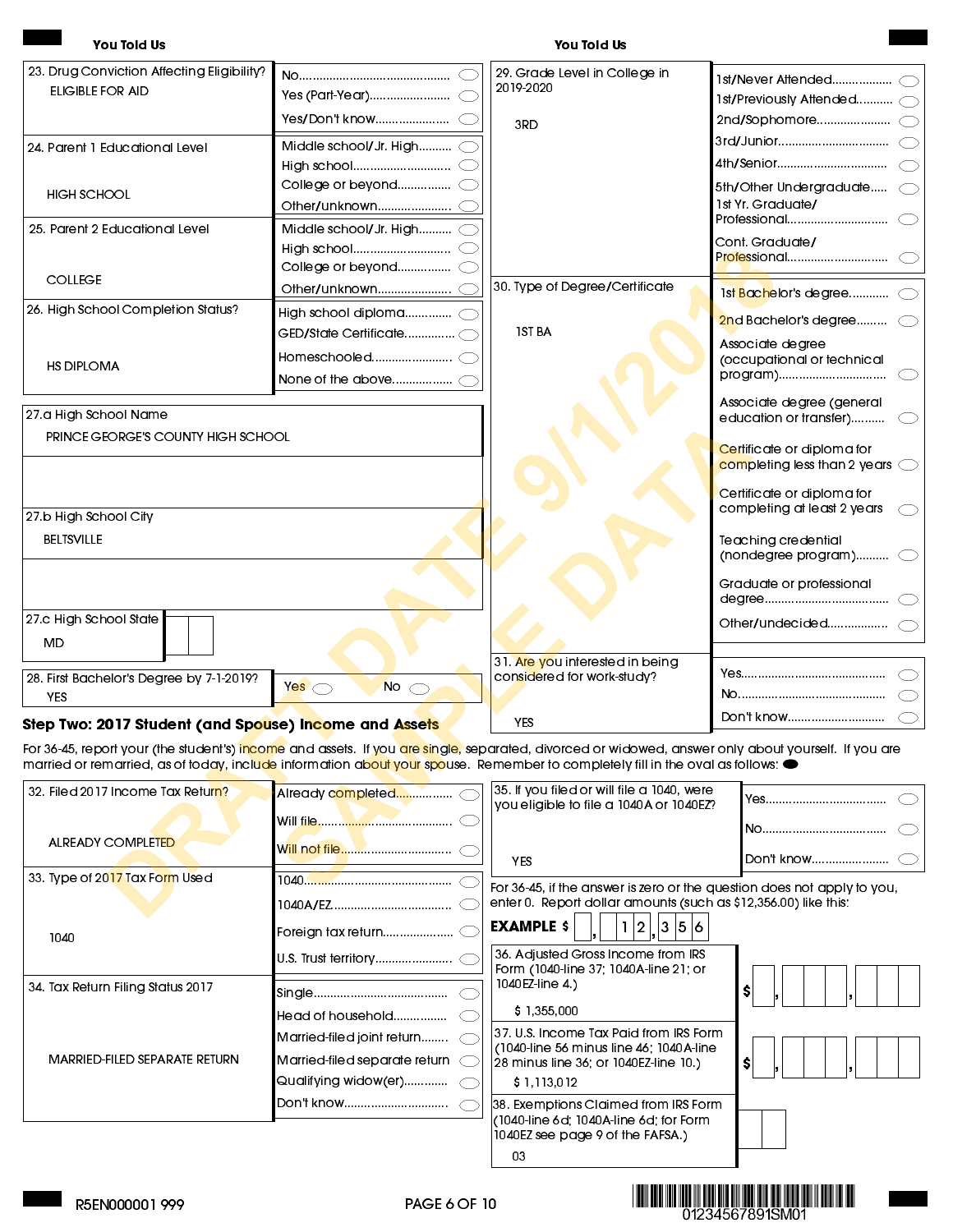#### For 39-40, answer the questions whether or not you filed a tax return. This information may be on your W-2 forms, or on IRS Form 1040-lines 7+12+18+ Box 14 (Code A) of IRS Schedule K-1 (Form 1065); 1040A-line 7; or 1040EZ-line 1.

| 39. Student's Income Earned from Work              |                                 |                                                                                                                                                                             |                                 |
|----------------------------------------------------|---------------------------------|-----------------------------------------------------------------------------------------------------------------------------------------------------------------------------|---------------------------------|
| \$1250,000                                         |                                 |                                                                                                                                                                             |                                 |
| 40. Spouse's Income Earned from Work               |                                 |                                                                                                                                                                             |                                 |
| \$1,100,000                                        | IS                              | 45. Student's Untaxed Income                                                                                                                                                |                                 |
| 41. Cash, Savings, and Checking (As of             |                                 |                                                                                                                                                                             |                                 |
| the date you submitted your FAFSA)<br>s            |                                 | a) Tax-deferred pension/savings                                                                                                                                             |                                 |
| 42. Net Worth of Investments (As of the            |                                 | s                                                                                                                                                                           | \$l                             |
| date you submitted your FAFSA)<br>s                | I\$                             | b) IRA deductions and payments                                                                                                                                              |                                 |
| 43. Net Worth of Businesses/Investment             |                                 | s                                                                                                                                                                           |                                 |
| Farms (As of the date you submitted                |                                 |                                                                                                                                                                             |                                 |
| your FAFSA)<br>Ş                                   | IS                              | c) Child support received                                                                                                                                                   |                                 |
|                                                    |                                 | s                                                                                                                                                                           | \$I                             |
| 44. Student's Additional Financial                 |                                 | d) Tax-exempt interest income                                                                                                                                               |                                 |
| Information                                        |                                 | s                                                                                                                                                                           | sı                              |
| a) Education credits                               |                                 | e) Untaxed IRA distributions                                                                                                                                                |                                 |
| \$12,000                                           | IS                              | $\mathsf{S}$                                                                                                                                                                | S                               |
| b) Child support paid                              |                                 | f) Untaxed portions of pensions                                                                                                                                             |                                 |
| s                                                  | s                               | s                                                                                                                                                                           | S.                              |
| c) Taxable earnings from                           |                                 | g) Military or clergy allowances                                                                                                                                            |                                 |
| need-based employment<br>S                         | IŞ.                             | \$                                                                                                                                                                          | SI.                             |
| d) College grant and scholarship                   |                                 | h) Veterans none ducation                                                                                                                                                   |                                 |
| aid reported to IRS as income                      | \$                              | <b>benefits</b>                                                                                                                                                             | S.                              |
| \$20,000                                           |                                 | S                                                                                                                                                                           |                                 |
| e) Combat pay/special combat<br>pay                |                                 | i) Other untaxed income                                                                                                                                                     |                                 |
| \$4,000                                            | I\$                             |                                                                                                                                                                             | s                               |
| f) Earnings from work under a                      |                                 | j) Money received or paid on                                                                                                                                                |                                 |
| cooperative education program<br>\$                |                                 | your behalf<br>s                                                                                                                                                            | SI.                             |
| <b>Step Three: Student Dependency Status</b>       |                                 |                                                                                                                                                                             |                                 |
|                                                    |                                 | Answer questions 46 - 58 in this step to d <mark>et</mark> ermine if you wi <mark>ll need to pro</mark> vide parental information. Fill in the oval to enter a new response |                                 |
| or correct a response.                             |                                 |                                                                                                                                                                             |                                 |
| 46. Born Before 1-1-1996?                          |                                 | 53. Were your parents deceased, were<br>you in foster care or a court                                                                                                       |                                 |
| <b>YES</b>                                         | No<br>Yes $\bigcirc$            | dependent/ward?                                                                                                                                                             | No $\bigcirc$<br>Yes $\bigcirc$ |
| 47. Are you married (As of the date you            |                                 |                                                                                                                                                                             |                                 |
| submitted you <mark>r FAFSA)?</mark><br><b>YES</b> | Yes $\bigcirc$<br>No $\bigcirc$ | 54. Are/Were an emancipated minor?                                                                                                                                          |                                 |
| 48. Working on a master's or doctorate             |                                 | <b>NO</b>                                                                                                                                                                   | No $\bigcirc$<br>Yes $\bigcirc$ |
| program in 2019-20 <mark>20</mark> 2.              |                                 | <b><i>Dilora in Joan augustanishin</i></b>                                                                                                                                  |                                 |

### Step Three: Student Dependency Status

| 46. Born Before 1-1-1996?<br>YES.                                                | Yes $\bigcirc$          | $No \subset$  |
|----------------------------------------------------------------------------------|-------------------------|---------------|
|                                                                                  |                         |               |
| 47. Are you married (As of the date you<br>submitted your <b>FAFSA</b> )?<br>YES | $Yes \subset$           | No $\subset$  |
| 48. Working on a master's or doctorate                                           |                         |               |
| program in 2019-2020?<br><b>YES</b>                                              | Yes $\bigcirc$          | No $\subset$  |
| 49. Are you on active duty in U.S. Armed                                         |                         |               |
| Forces?                                                                          | Yes $\bigcirc$          | No $\bigcirc$ |
|                                                                                  |                         |               |
| 50. Are you a veteran of U.S. Armed<br>Forces?                                   | Yes $\subset$ $\supset$ | No $\subset$  |
| 51. Have children who receive more                                               |                         |               |
| than half of their support from you?<br>NO.                                      | Yes $\bigcirc$          | No $\subset$  |
| 52. Have dependents other than children                                          |                         |               |
| or spouse?<br>YES                                                                | Yes $\subset$           | No $\subset$  |
|                                                                                  |                         |               |

| 53. Were your parents deceased, were<br>you in foster care or a court<br>dependent/ward?                 | Yes $\bigcirc$ | No $\subset$ |
|----------------------------------------------------------------------------------------------------------|----------------|--------------|
| 54. Are/Were an emancipated minor?<br><b>NO</b>                                                          | Yes $\bigcirc$ | No $\subset$ |
| 55 Are/Were in legal guardianship?<br>NΟ                                                                 | Yes $\bigcirc$ | No $\subset$ |
| 56. Unaccompanied homeless youth as<br>determined by high school liaison?<br>NO.                         | Yes $\bigcirc$ | No $\subset$ |
|                                                                                                          |                |              |
| 57 Unaccompanied homeless youth as<br>determined by HUD?<br>NO.                                          | Yes $\bigcirc$ | No $\subset$ |
|                                                                                                          |                |              |
| 58. Unaccompanied homeless youth as<br>determined by director of homeless<br>youth center?<br><b>YES</b> | Yes $\bigcirc$ | No $\subset$ |
|                                                                                                          |                |              |

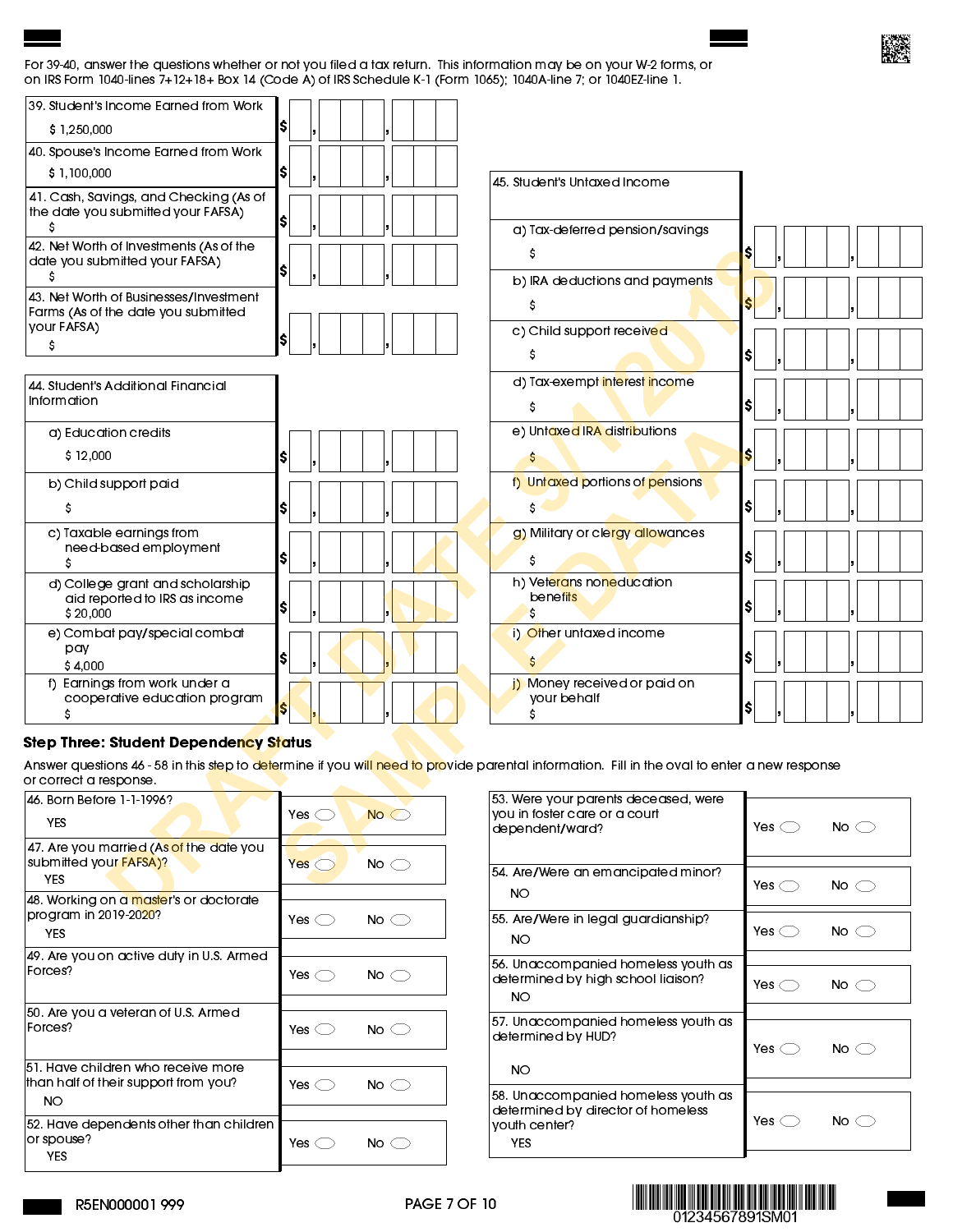#### Step Four (Parental Information): Complete this step if you (the student) answered "No" to all questions in Step Three.

Answer all questions in Step Four even if you do not live with your legal parents (your biological and/or adoptive parents). Grandparents, foster parents, legal guardians, aunts and uncles are not considered parents on this form unless they have legally adopted you. If your parents are married to each other, or are not married to each other and live together, answer the questions about both of them. See Notes on page 10 of the FAFSA for information.

| 59. Parents' Marital Status (As of the date<br>vou submitted your FAFSA)   | Never married $\bigcirc$                                              | Married/Remarried                                                                                    | 60. Date of Marital Status |                                                                                                                                                      |
|----------------------------------------------------------------------------|-----------------------------------------------------------------------|------------------------------------------------------------------------------------------------------|----------------------------|------------------------------------------------------------------------------------------------------------------------------------------------------|
|                                                                            | Unmarried and both                                                    | Divorced/Separated <                                                                                 |                            |                                                                                                                                                      |
| <b>WIDOWED</b>                                                             | parents living together $\bigcirc$                                    | Widowed                                                                                              |                            |                                                                                                                                                      |
| 61. Parent 1 Social Security Number                                        | 62. Parent 1 Last Name                                                |                                                                                                      | $63$ . First<br>Initial    | 64. Parent 1 Date of Birth                                                                                                                           |
| XXX-XX-0123                                                                | <b>SMITH</b>                                                          |                                                                                                      | B                          | APRIL 21, 1975                                                                                                                                       |
|                                                                            |                                                                       |                                                                                                      |                            |                                                                                                                                                      |
| 65. Parent 2 Social Security Number                                        | 66. Parent 2 Last Name                                                |                                                                                                      | 67. First<br>Initial       | 68. Parent 2 Date of Birth                                                                                                                           |
| XXX-XX-0126                                                                | <b>SMITH</b>                                                          |                                                                                                      |                            | <b>MARCH 24, 1976</b>                                                                                                                                |
|                                                                            |                                                                       |                                                                                                      |                            |                                                                                                                                                      |
| 69. Parents' E-mail Address<br>SMITHPARENTS@INTERNET.COM                   |                                                                       |                                                                                                      |                            | Provide an e-mail address<br>so that we can correspond<br>with your parents.                                                                         |
|                                                                            |                                                                       |                                                                                                      |                            |                                                                                                                                                      |
| 70. Parents' state of legal residence                                      |                                                                       | 82. Tax Return Filing Status 2017                                                                    |                            |                                                                                                                                                      |
| IL                                                                         |                                                                       |                                                                                                      |                            | Head of household $\bigcirc$                                                                                                                         |
| 71. Parent legal resident of the state<br>before January 1, 2014?          | Yes<br>No<br>$\subset$<br>$\left(\begin{array}{c} \end{array}\right)$ |                                                                                                      |                            | Married-filed joint return C                                                                                                                         |
| <b>YES</b>                                                                 |                                                                       | <b>MARRIED-FILED SEPARATE RETURN</b>                                                                 |                            | Married-filed separate return <                                                                                                                      |
| 72. If "No" to question 71, enter the date<br>parent became legal resident |                                                                       |                                                                                                      |                            | Qualifying widow(er) $\subset$                                                                                                                       |
|                                                                            |                                                                       |                                                                                                      |                            | Don't know                                                                                                                                           |
| 73. Parents' number of family members<br>in 2019-2020                      | Use MM/YYYY format<br>(e.g., 03/2011)                                 | 83. If your parents' filed or will file a 1040,<br>were they eligible to file a 1040A or             |                            |                                                                                                                                                      |
|                                                                            |                                                                       | 1040EZ?                                                                                              |                            |                                                                                                                                                      |
| 74. Parents' number of family members<br>in college in 2019-2020           |                                                                       |                                                                                                      |                            | Don't know                                                                                                                                           |
|                                                                            |                                                                       | 84. Are either of your parents a                                                                     |                            |                                                                                                                                                      |
| 75. Parent received Medicaid or<br>Supplemental Security Income?           |                                                                       | dislocated worker (As of the date you<br>submitted your FAFSA)?                                      |                            |                                                                                                                                                      |
| <b>YES</b>                                                                 | $\bigcirc$<br>No.<br>$\circlearrowright$<br>Yes                       | <b>DON'T KNOW</b>                                                                                    |                            | Don't know                                                                                                                                           |
| 76. Parent received Supplemental                                           |                                                                       |                                                                                                      |                            | For 85-94, if the answer is zero or the question does not apply, enter 0.<br>Report dollar amounts without cents. For 88-89, this information may be |
| Nutrition Assistance Program (SNAP)?<br>YES.                               | Yes<br>No.                                                            |                                                                                                      |                            | on W-2 forms, or on IRS Form 1040-lines 7+12+18+ Box 14 (Code A) of IRS                                                                              |
| 77. Parent received free or reduced                                        |                                                                       | Schedule K-1 (Form 1065); 1040A-line 7; or 1040EZ-line 1.<br>85. Adjusted Gross Income from IRS Form |                            |                                                                                                                                                      |
| price school lunch?<br>YES.                                                | No<br>$Yes \circ$<br>$\subset$ $\supset$                              | \$10,000                                                                                             |                            | \$                                                                                                                                                   |
| 78. Parent received Temporary                                              |                                                                       | 86. U.S. Income Tax Paid                                                                             |                            |                                                                                                                                                      |
| Assistance for Needy Families (TANF)?<br><b>YES</b>                        | No<br>Yes<br>$\subset$ $\supset$<br>- 10                              | s                                                                                                    |                            | \$                                                                                                                                                   |
| 79. Parent received Nutrition Program for                                  |                                                                       | 87. Exemptions Claimed                                                                               |                            |                                                                                                                                                      |
| Women, Infants and Children (WIC)?                                         | Yes $\bigcirc$<br>No<br>◯                                             | 03                                                                                                   |                            |                                                                                                                                                      |
| 80. Filed 2017 Income Tax Return?                                          |                                                                       | 88. Parent 1 Income Earned from Work                                                                 |                            |                                                                                                                                                      |
|                                                                            | Already completed <                                                   | S                                                                                                    |                            | \$                                                                                                                                                   |
| <b>WILL NOT FILE</b>                                                       |                                                                       | 89. Parent 2 Income Earned from Work                                                                 |                            |                                                                                                                                                      |
|                                                                            |                                                                       | S                                                                                                    |                            | \$                                                                                                                                                   |
| 81. Type of 2017 Tax Form Used                                             |                                                                       | 90. Cash, Savings, and Checking (As of                                                               |                            |                                                                                                                                                      |
|                                                                            |                                                                       | the date you submitted your FAFSA)<br>S                                                              |                            | \$                                                                                                                                                   |
| <b>FOREIGN TAX RETURN</b>                                                  | Foreign tax return $\subset$                                          | 91. Net Worth of Investments (As of the                                                              |                            |                                                                                                                                                      |
|                                                                            | U.S. Trust territory…………… $\subset$                                   | date you submitted your FAFSA)                                                                       |                            |                                                                                                                                                      |
|                                                                            |                                                                       | \$155,000                                                                                            |                            | \$                                                                                                                                                   |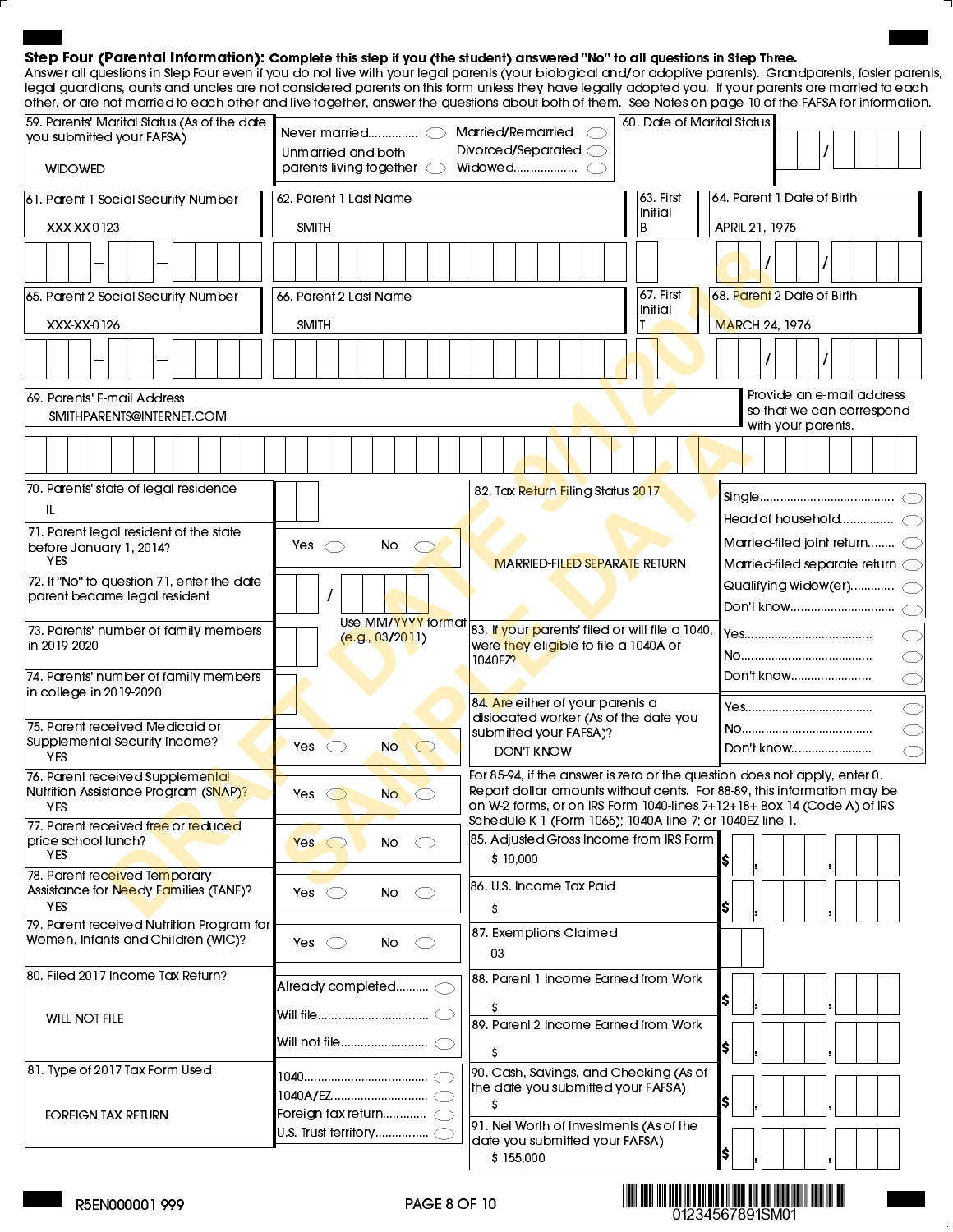|                                                                                                   |                                | <b>DRN:1421</b>                                                                                |                                 |
|---------------------------------------------------------------------------------------------------|--------------------------------|------------------------------------------------------------------------------------------------|---------------------------------|
| 92. Net Worth of Businesses/Investment<br>Farms (As of the date you submitted<br>your FAFSA)      |                                |                                                                                                |                                 |
| \$ <br>s<br>93. Parents' Additional Financial                                                     |                                |                                                                                                |                                 |
| Information                                                                                       |                                |                                                                                                |                                 |
| a) Education credits<br>SI                                                                        |                                | 94. b) IRA deductions and payments                                                             |                                 |
| \$12,445                                                                                          |                                | I\$<br>\$5,000                                                                                 |                                 |
| b) Child support paid<br>s                                                                        |                                | c) Child support received<br>s<br>s                                                            |                                 |
| c) Taxable earnings from<br>need-based employment<br>SI                                           |                                | d) Tax-exempt interest income                                                                  |                                 |
| d) College grant and scholarship                                                                  |                                | S<br>Ş                                                                                         |                                 |
| aid reported to IRS as income<br>SI<br>s                                                          |                                | e) Untaxed IRA distributions<br>I\$<br>\$2,000                                                 |                                 |
| e) Combat pay/special combat<br>pay                                                               |                                | f) Untaxed portions of pensions                                                                |                                 |
| \$I<br>\$19,778                                                                                   |                                | \$<br>s                                                                                        |                                 |
| f) Earnings from work under a<br>cooperative education program                                    |                                | g) Military or clergy allowances                                                               |                                 |
| \$401                                                                                             |                                | \$3,000<br>S                                                                                   |                                 |
| 94. Parents' Untaxed Income                                                                       |                                | h) Veterans noneducation<br>benefits<br>\$I                                                    |                                 |
| a) Tax-deferred pension/savings                                                                   |                                | i) Other untaxed income                                                                        |                                 |
| s                                                                                                 |                                | \$<br>Ş                                                                                        |                                 |
| Step Five: Student's Household Information                                                        |                                |                                                                                                |                                 |
| 95. Number of Family Members in 2019-2020                                                         |                                | 100. Student received Temporary Assistance<br>for Needy Families (TANF)?                       | Yes $\bigcirc$<br>No $\bigcirc$ |
| 05                                                                                                |                                | <b>NO</b>                                                                                      |                                 |
| 96. Number in College in 2019-2020                                                                |                                | 101. Student received Nutrition Program for<br>Women, Infants and Children (WIC)?<br><b>NO</b> | Yes $\bigcirc$<br>No $\bigcirc$ |
| 97. Student received Medicaid or<br>Supplemental Security Income?                                 | Yes<br><b>No</b>               | 102. Are you or your spouse a dislocated<br>worker (As of the date you submitted your          | Yes                             |
| NU.<br>98. Student received Supplemental                                                          |                                | FAFSA)?                                                                                        | No(                             |
| Nutrition Assistance Program (SNAP)?<br><b>NO</b>                                                 | No<br>Yes $\bigcirc$           | <b>NO</b>                                                                                      | Don't know                      |
| 99. Student received free or reduced<br>price school lunch?<br>NO                                 | Yes $\bigcirc$<br>$No \subset$ |                                                                                                |                                 |
| Step Six: Student's School Information                                                            |                                |                                                                                                |                                 |
| 103.a First College Name, City and State<br>NEW BRUNSWICK INSTITUTE OF TECHNOLOGY<br>PORTLAND, OR |                                | 103 b Housing Plans<br>ON CAMPUS                                                               |                                 |
| New School<br>New<br>School<br>Name, City,                                                        |                                |                                                                                                | <b>Housing Plans:</b>           |
| Code<br>State                                                                                     |                                |                                                                                                | $1 -$ on campus                 |
|                                                                                                   |                                |                                                                                                | $2 - w$ /parents                |
| 103.c Second College Name, City and State<br>UNIVERSITY OF MARYLAND<br><b>COLLEGE PARK, MD</b>    |                                | 103 d Housing Plans<br>ON CAMPUS                                                               | $3 -$ off campus                |
| New School<br>New                                                                                 |                                |                                                                                                |                                 |
| School<br>Name, City,<br>Code<br>State                                                            |                                |                                                                                                |                                 |





 $\overline{\phantom{a}}$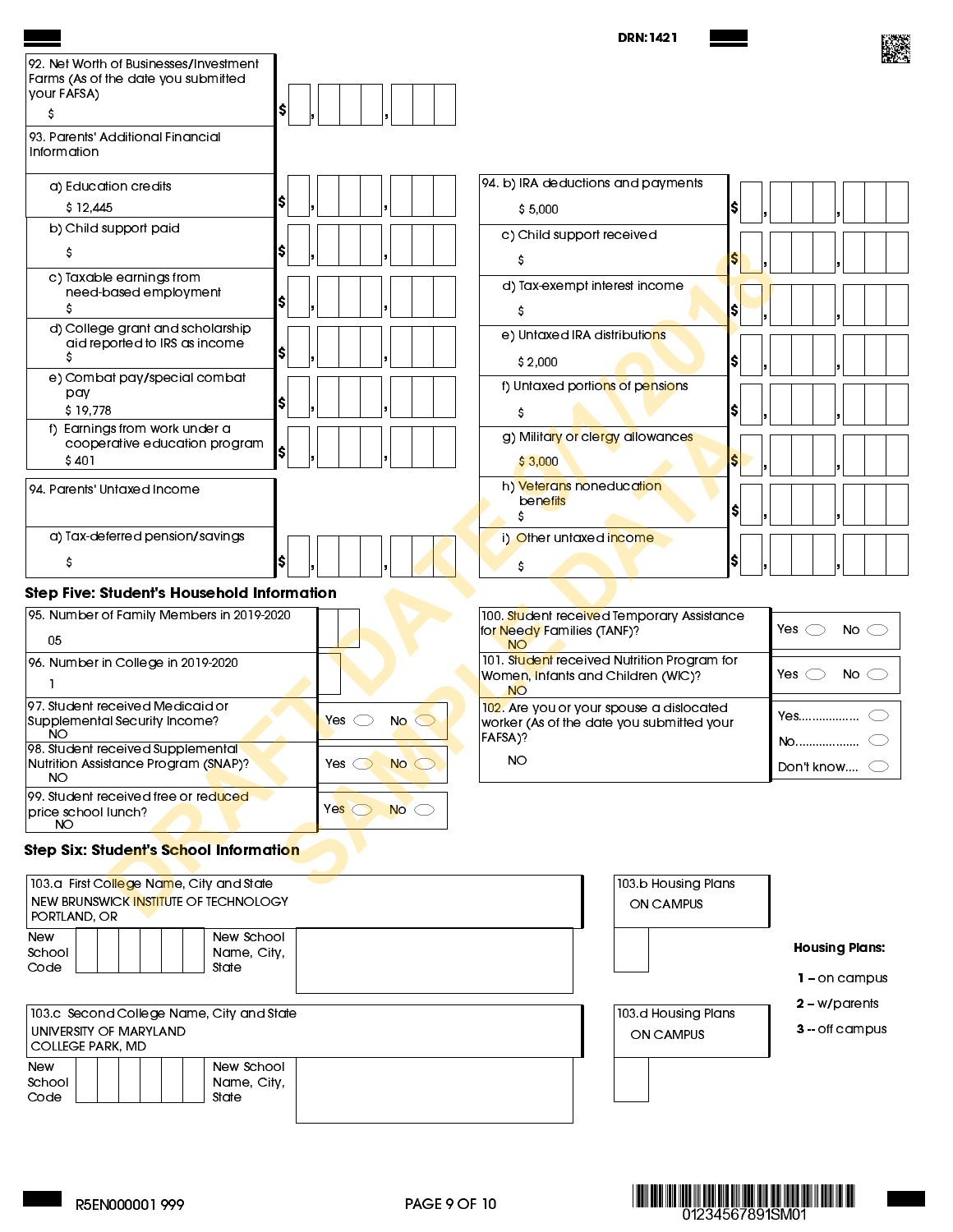| university of Missouri<br>ST LOUIS, MO | 103.e Third College Name, City and State  | 103.f Housing Plans<br>OFF CAMPUS | <b>Housing Plans:</b>                                 |
|----------------------------------------|-------------------------------------------|-----------------------------------|-------------------------------------------------------|
| <b>New</b><br>School<br>Code           | New School<br>Name, City,<br>State        |                                   | 1 – on campus<br>$2 - w$ /parents<br>$3 -$ off campus |
| UNIVERSITY OF TEXAS<br>AUSTIN TX       | 103.g Fourth College Name, City and State | 103 h Housing Plans<br>OFF CAMPUS |                                                       |
| <b>New</b><br>School<br>Code           | New School<br>Name, City,<br>State        |                                   |                                                       |

For the graduation, retention, and transfer rates of the colleges listed on your FAFSA, view your Stud<mark>ent Aid Report</mark> online at [https://fafsa.gov.](https://fafsa.gov) You can find these rates and other important consumer information about the colleges you're interested in attending at [collegescorecard.ed.gov/.](https://collegescorecard.ed.gov/)

#### Step Seven: Certification, Signatures and Date

| New School<br><b>New</b><br>School<br>Name, City,<br>Code<br>State                           |                                                                                                                                                                                                                                                                                                                                                                                                                                                                                                                                                                                                                                                                                                                                                                                                                                                                                                                                                                                                        |
|----------------------------------------------------------------------------------------------|--------------------------------------------------------------------------------------------------------------------------------------------------------------------------------------------------------------------------------------------------------------------------------------------------------------------------------------------------------------------------------------------------------------------------------------------------------------------------------------------------------------------------------------------------------------------------------------------------------------------------------------------------------------------------------------------------------------------------------------------------------------------------------------------------------------------------------------------------------------------------------------------------------------------------------------------------------------------------------------------------------|
| https://fafsa.gov and select "View or Print your Student Aid Report (SAR)" after logging in. | Your FAFSA information was sent to all the colleges you listed although they are not all shown here. To see all of the colleges you listed, go to                                                                                                                                                                                                                                                                                                                                                                                                                                                                                                                                                                                                                                                                                                                                                                                                                                                      |
|                                                                                              | For the graduation, retention, and transfer rates of the colleges listed on your FAFSA, view your Stud <mark>ent Aid Report</mark> online at https://fafsa.gov.<br>find these rates and other important consumer information about the colleges you're interested in attending at collegescorecard.ed.gov/.                                                                                                                                                                                                                                                                                                                                                                                                                                                                                                                                                                                                                                                                                            |
| Step Seven: Certification, Signatures and Date                                               |                                                                                                                                                                                                                                                                                                                                                                                                                                                                                                                                                                                                                                                                                                                                                                                                                                                                                                                                                                                                        |
| 104 Date Completed<br>APRIL 22, 2019                                                         | <b>DO NOT CORRECT</b>                                                                                                                                                                                                                                                                                                                                                                                                                                                                                                                                                                                                                                                                                                                                                                                                                                                                                                                                                                                  |
| 105. Signed By?                                                                              |                                                                                                                                                                                                                                                                                                                                                                                                                                                                                                                                                                                                                                                                                                                                                                                                                                                                                                                                                                                                        |
| <b>BOTH</b>                                                                                  | <b>DO NOT CORRECT</b>                                                                                                                                                                                                                                                                                                                                                                                                                                                                                                                                                                                                                                                                                                                                                                                                                                                                                                                                                                                  |
| 106. Preparer's Social Security Number                                                       | If a fee was paid to someone for advice or for<br>completing this form, that person must<br>complete this section.                                                                                                                                                                                                                                                                                                                                                                                                                                                                                                                                                                                                                                                                                                                                                                                                                                                                                     |
| 107. Preparer's EIN                                                                          |                                                                                                                                                                                                                                                                                                                                                                                                                                                                                                                                                                                                                                                                                                                                                                                                                                                                                                                                                                                                        |
| 108. Preparer's Signature                                                                    |                                                                                                                                                                                                                                                                                                                                                                                                                                                                                                                                                                                                                                                                                                                                                                                                                                                                                                                                                                                                        |
| Application Receipt Date: 04/22/2019                                                         |                                                                                                                                                                                                                                                                                                                                                                                                                                                                                                                                                                                                                                                                                                                                                                                                                                                                                                                                                                                                        |
| Please read, sign and date. You must read and sign this Certification.                       |                                                                                                                                                                                                                                                                                                                                                                                                                                                                                                                                                                                                                                                                                                                                                                                                                                                                                                                                                                                                        |
|                                                                                              | If you are the student, by signing this a <mark>pp</mark> licati <mark>on y</mark> ou certify that y <mark>ou (1)</mark> will use federal and/or state student financial aid only to pay the cos<br>of attending an institution of higher education, (2) are not in default on a federal student loan or have made satisfactory arrangements to rep<br>(3) do not owe money back on a fe <mark>deral s</mark> tudent grant or hav <mark>e ma</mark> de satisfactory arrangements to repay it, (4) will notify your college if you <sub>'</sub><br>on a federal student loan and (5) will not receive a Federal Pell Grant from more than one college for the same period of time.                                                                                                                                                                                                                                                                                                                      |
| and/or other credential to anyone else. If you purposely give false                          | If you are the parent or the stud <mark>ent, by si</mark> gning this application you certify that all of the information you provided is true and complete to the<br>your knowledge and yo <mark>u ag</mark> ree <mark>, if</mark> asked, to provide <mark>informat</mark> ion that will verify the accuracy of your completed form. This information may ir<br>U.S. or state income tax forms that you filed or are required to file. Also, you certify that you understand that <b>the Secretary of Education has t</b><br>authority to verify information reported o <mark>n</mark> this application with the Internal Revenue Service and other federal agencies. If you elee<br>sign any docum <mark>ent related</mark> to the federal <mark>student ai</mark> d programs using an FSA ID (username and password) and/or any other credential, <sub>)</sub><br>that you are the person identified by that username and password and/or other credential, and have not disclosed that username and |
| or misleading information, you may be fined up to \$20,000, sent to<br>prison or both        | Student Signature (Required to process your application. Sign in box b<br><b>Student</b><br>Dot≏                                                                                                                                                                                                                                                                                                                                                                                                                                                                                                                                                                                                                                                                                                                                                                                                                                                                                                       |
|                                                                                              |                                                                                                                                                                                                                                                                                                                                                                                                                                                                                                                                                                                                                                                                                                                                                                                                                                                                                                                                                                                                        |

#### Please read, sign and date. You must read and sign this Certification.

If you are the student, by signing this application you certify that you (1) will use federal and/or state student financial aid only to pay the cost of attending an institution of higher education, (2) are not in default on a federal student loan or have made satisfactory arrangements to repay it, (3) do not owe money back on a fe<mark>deral s</mark>tudent grant or have made satisfactory arrangements to repay it, (4) will notify your college if you default on a federal student loan and (5) will <mark>not</mark> receive a Fede<mark>ral Pell Grant</mark> from more than one college for the same period of time.

If you are the parent or the stud<mark>ent, by si</mark>gning this application you certify that all of the information you provided is true and complete to the best of your knowledge and yo<mark>u ag</mark>ree, if asked, to provide <mark>informati</mark>on that will verify the accuracy of your completed form. This information may include U.S. or state income tax forms that you filed or are required to file. Also, you certify that you understand that the Secretary of Education has the authority to verify information reported on this application with the Internal Revenue Service and other federal agencies. If you electronically sign any docum<mark>ent related</mark> to the federal student aid programs using an FSA ID (username and password) and/or any other credential, you certify that you are the person identified by that username and password and/or other credential, and have not disclosed that username and password and/or other credential to anyone else. If you purposely give false

or misleading information, you may be fined up to \$20,000, sent to prison, or both.

|  |            | Student Signature (Required to process your application. Sign in box below.) |
|--|------------|------------------------------------------------------------------------------|
|  | lı Student | Date                                                                         |

| SEND PAGES 5-10 OF THIS FORM TO: |
|----------------------------------|
|----------------------------------|

Federal Student Aid Programs P.O. Box 7655 London, KY 40742-7655

OR

You may also make corrections from Federal Student Aid's Web site [\(https://fafsa.gov\)](https://fafsa.gov).

| JOHN SMITH |  |
|------------|--|
|------------|--|

|          | Parent Signature (one parent whose information is provided in Step Four). |  |
|----------|---------------------------------------------------------------------------|--|
| 2 Parent | Date                                                                      |  |

Data Entry Use Only



P  $\bigcirc$  \*  $\bigcirc$  L  $\bigcirc$  E  $\bigcup$